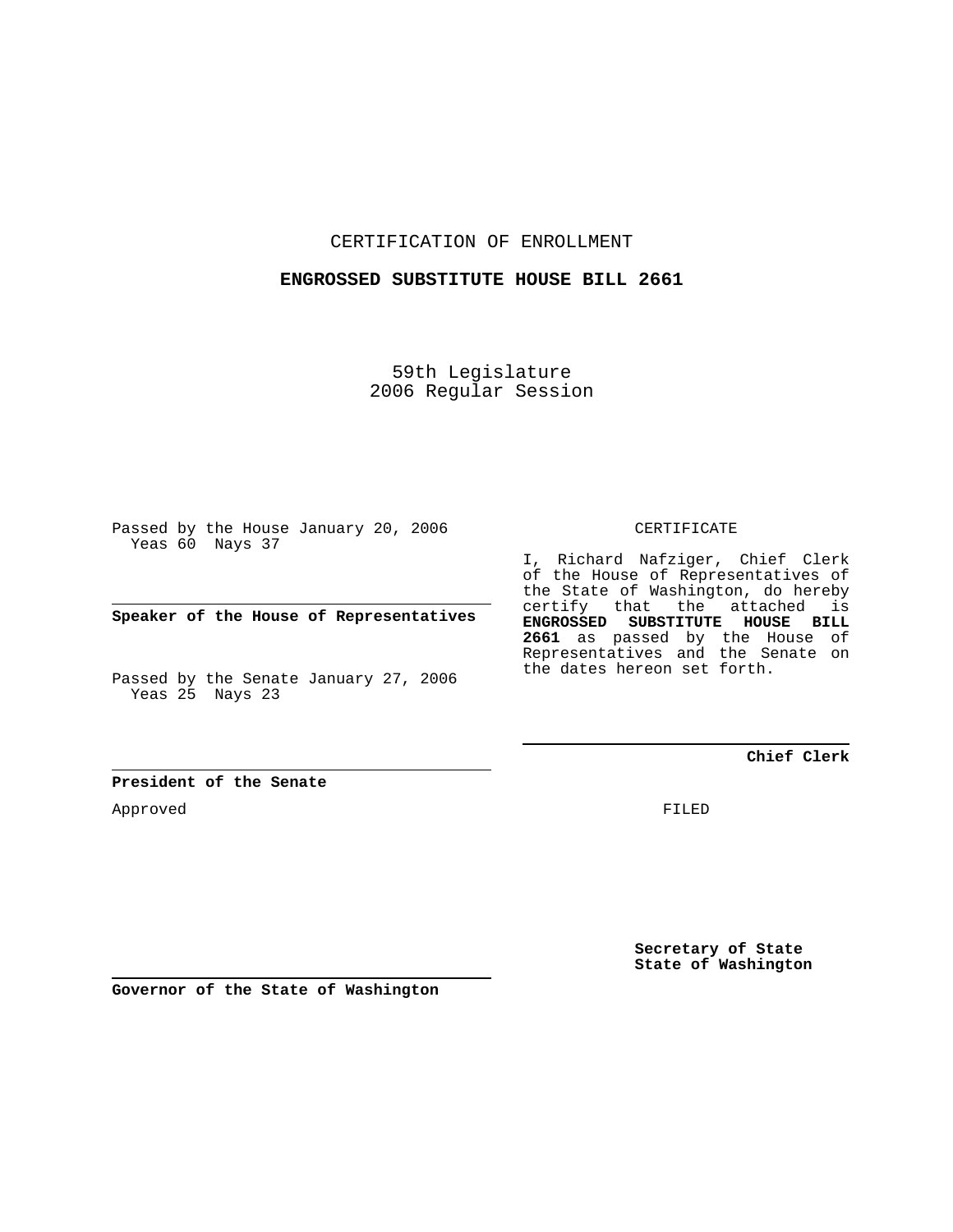# **ENGROSSED SUBSTITUTE HOUSE BILL 2661** \_\_\_\_\_\_\_\_\_\_\_\_\_\_\_\_\_\_\_\_\_\_\_\_\_\_\_\_\_\_\_\_\_\_\_\_\_\_\_\_\_\_\_\_\_

\_\_\_\_\_\_\_\_\_\_\_\_\_\_\_\_\_\_\_\_\_\_\_\_\_\_\_\_\_\_\_\_\_\_\_\_\_\_\_\_\_\_\_\_\_

#### AS AMENDED BY THE SENATE

Passed Legislature - 2006 Regular Session

## **State of Washington 59th Legislature 2006 Regular Session**

**By** House Committee on State Government Operations & Accountability (originally sponsored by Representatives Murray, Hankins, Pettigrew, Jarrett, McDermott, Grant, Lovick, Haigh, Moeller, Shabro, Santos, Kessler, Upthegrove, Tom, Hunter, Hasegawa, Walsh, Fromhold, Springer, Appleton, McCoy, Chase, Hudgins, Kenney, Lantz, Hunt, Darneille, Quall, Takko, Sommers, Williams, Sells, Green, Schual-Berke, Simpson, Clibborn, Conway, Linville, Cody, Kagi, B. Sullivan, McIntire, Dickerson, Miloscia, Roberts and Ormsby; by request of Governor Gregoire)

READ FIRST TIME 01/19/06.

 AN ACT Relating to the jurisdiction of the Washington human rights commission; amending RCW 49.60.010, 49.60.020, 49.60.030, 49.60.040, 49.60.120, 49.60.130, 49.60.175, 49.60.176, 49.60.178, 49.60.180, 49.60.190, 49.60.200, 49.60.215, 49.60.223, 49.60.224, 49.60.225, and 48.30.300; and reenacting and amending RCW 49.60.222.

6 BE IT ENACTED BY THE LEGISLATURE OF THE STATE OF WASHINGTON:

 7 **Sec. 1.** RCW 49.60.010 and 1997 c 271 s 1 are each amended to read 8 as follows:

 This chapter shall be known as the "law against 10 discrimination( $(\frac{\mu}{\epsilon})$ )." It is an exercise of the police power of the state for the protection of the public welfare, health, and peace of the people of this state, and in fulfillment of the provisions of the Constitution of this state concerning civil rights. The legislature hereby finds and declares that practices of discrimination against any of its inhabitants because of race, creed, color, national origin, 16 families with children, sex, marital status, sexual orientation, age, or the presence of any sensory, mental, or physical disability or the use of a trained dog guide or service animal by a disabled person are a matter of state concern, that such discrimination threatens not only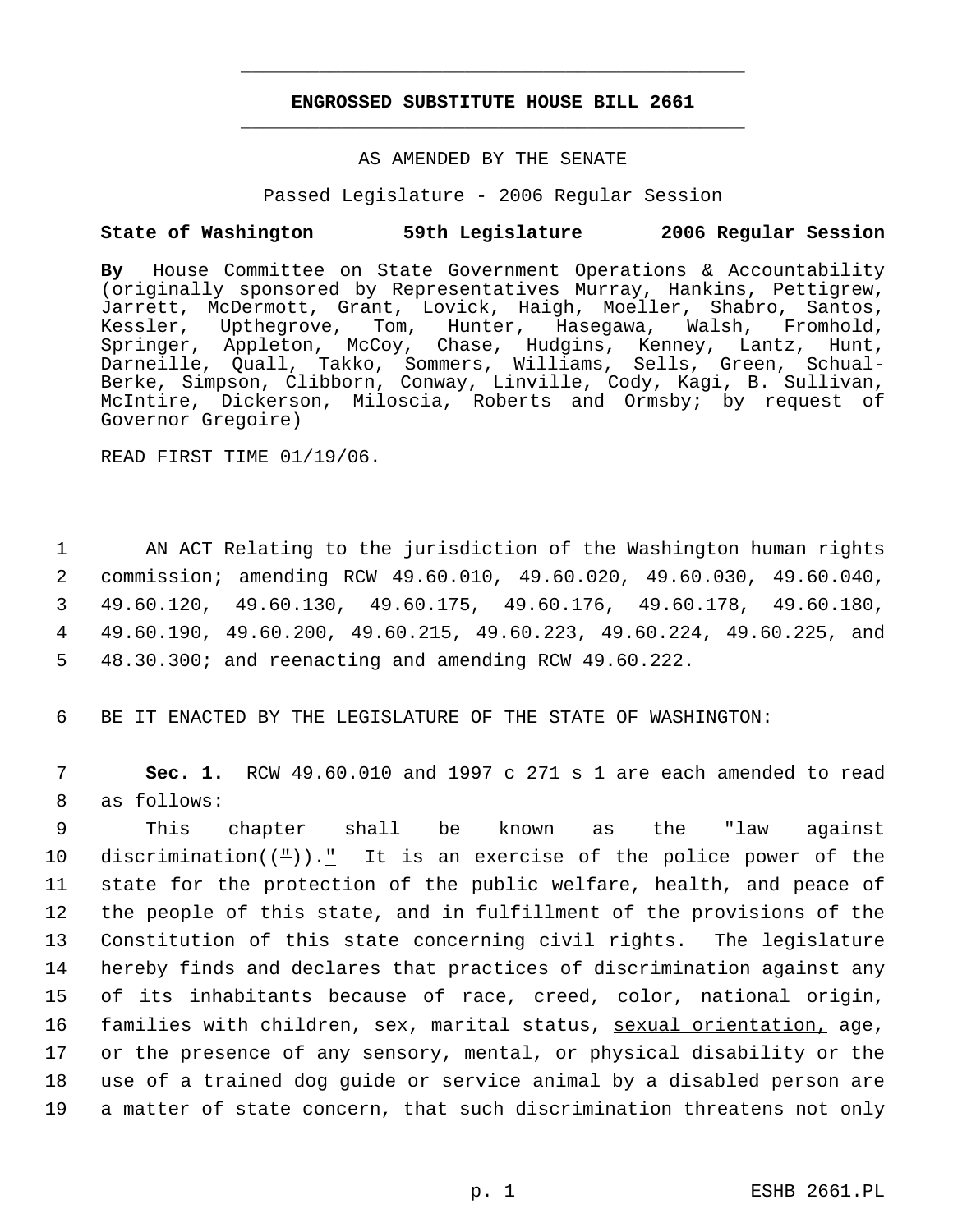the rights and proper privileges of its inhabitants but menaces the institutions and foundation of a free democratic state. A state agency is herein created with powers with respect to elimination and prevention of discrimination in employment, in credit and insurance transactions, in places of public resort, accommodation, or amusement, and in real property transactions because of race, creed, color, 7 national origin, families with children, sex, marital status, sexual 8 orientation, age, or the presence of any sensory, mental, or physical disability or the use of a trained dog guide or service animal by a disabled person; and the commission established hereunder is hereby given general jurisdiction and power for such purposes.

 **Sec. 2.** RCW 49.60.020 and 1993 c 510 s 2 are each amended to read as follows:

 The provisions of this chapter shall be construed liberally for the accomplishment of the purposes thereof. Nothing contained in this chapter shall be deemed to repeal any of the provisions of any other law of this state relating to discrimination because of race, color, 18 creed, national origin, sex, marital status, sexual orientation, age, or the presence of any sensory, mental, or physical disability, other than a law which purports to require or permit doing any act which is an unfair practice under this chapter. Nor shall anything herein contained be construed to deny the right to any person to institute any action or pursue any civil or criminal remedy based upon an alleged 24 violation of his or her civil rights. This chapter shall not be 25 construed to endorse any specific belief, practice, behavior, or orientation. Inclusion of sexual orientation in this chapter shall not 27 be construed to modify or supersede state law relating to marriage.

 **Sec. 3.** RCW 49.60.030 and 1997 c 271 s 2 are each amended to read as follows:

 (1) The right to be free from discrimination because of race, 31 creed, color, national origin, sex, sexual orientation, or the presence of any sensory, mental, or physical disability or the use of a trained dog guide or service animal by a disabled person is recognized as and declared to be a civil right. This right shall include, but not be limited to:

(a) The right to obtain and hold employment without discrimination;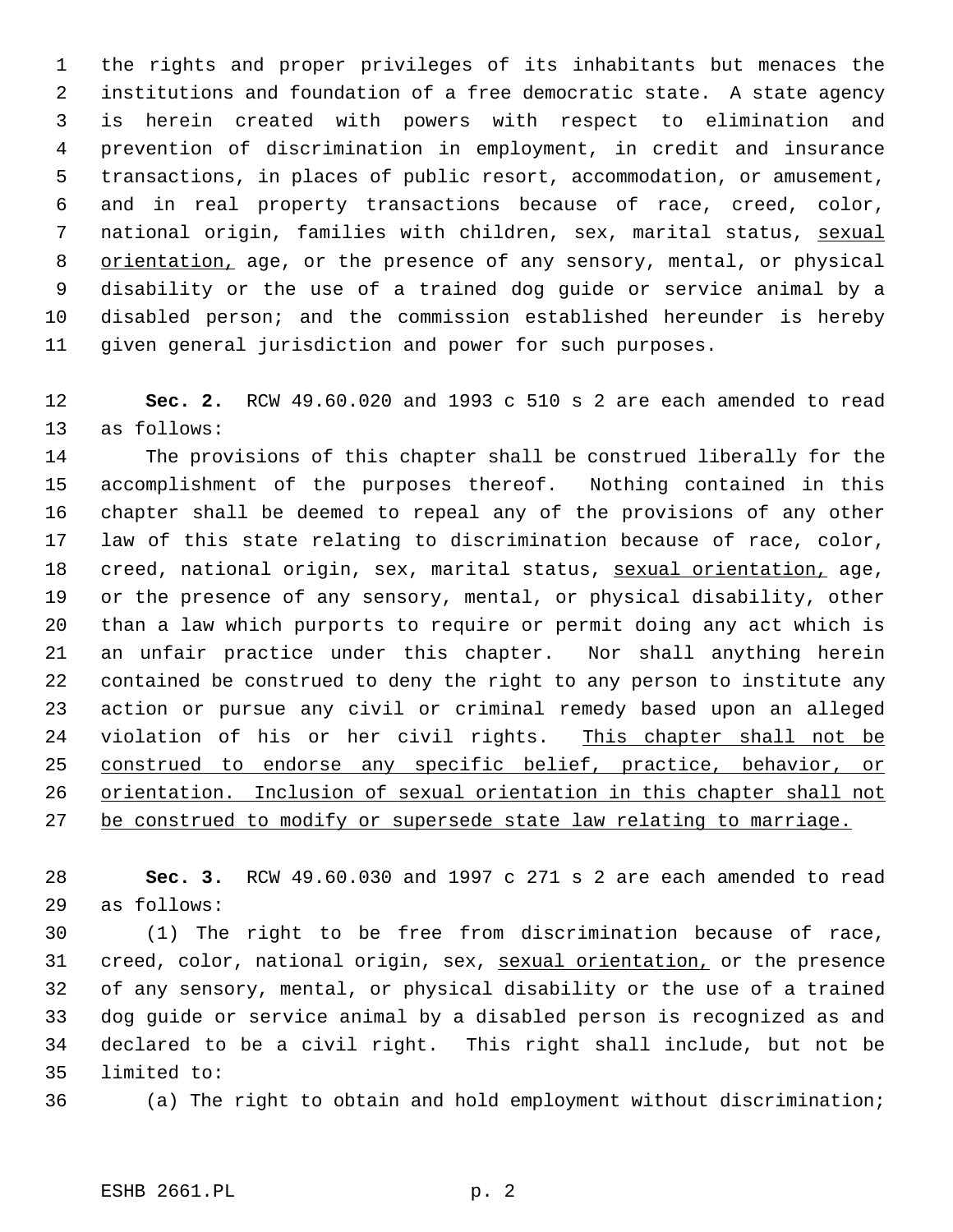(b) The right to the full enjoyment of any of the accommodations, advantages, facilities, or privileges of any place of public resort, accommodation, assemblage, or amusement;

 (c) The right to engage in real estate transactions without discrimination, including discrimination against families with children;

 (d) The right to engage in credit transactions without discrimination;

 (e) The right to engage in insurance transactions or transactions with health maintenance organizations without discrimination: PROVIDED, That a practice which is not unlawful under RCW 48.30.300, 48.44.220, or 48.46.370 does not constitute an unfair practice for the purposes of this subparagraph; and

 (f) The right to engage in commerce free from any discriminatory boycotts or blacklists. Discriminatory boycotts or blacklists for purposes of this section shall be defined as the formation or execution of any express or implied agreement, understanding, policy or contractual arrangement for economic benefit between any persons which is not specifically authorized by the laws of the United States and which is required or imposed, either directly or indirectly, overtly or covertly, by a foreign government or foreign person in order to restrict, condition, prohibit, or interfere with or in order to exclude any person or persons from any business relationship on the basis of 24 race, color, creed, religion, sex, sexual orientation, the presence of any sensory, mental, or physical disability, or the use of a trained dog guide or service animal by a disabled person, or national origin or lawful business relationship: PROVIDED HOWEVER, That nothing herein contained shall prohibit the use of boycotts as authorized by law pertaining to labor disputes and unfair labor practices.

 (2) Any person deeming himself or herself injured by any act in violation of this chapter shall have a civil action in a court of competent jurisdiction to enjoin further violations, or to recover the actual damages sustained by the person, or both, together with the cost of suit including reasonable attorneys' fees or any other appropriate remedy authorized by this chapter or the United States Civil Rights Act of 1964 as amended, or the Federal Fair Housing Amendments Act of 1988 (42 U.S.C. Sec. 3601 et seq.).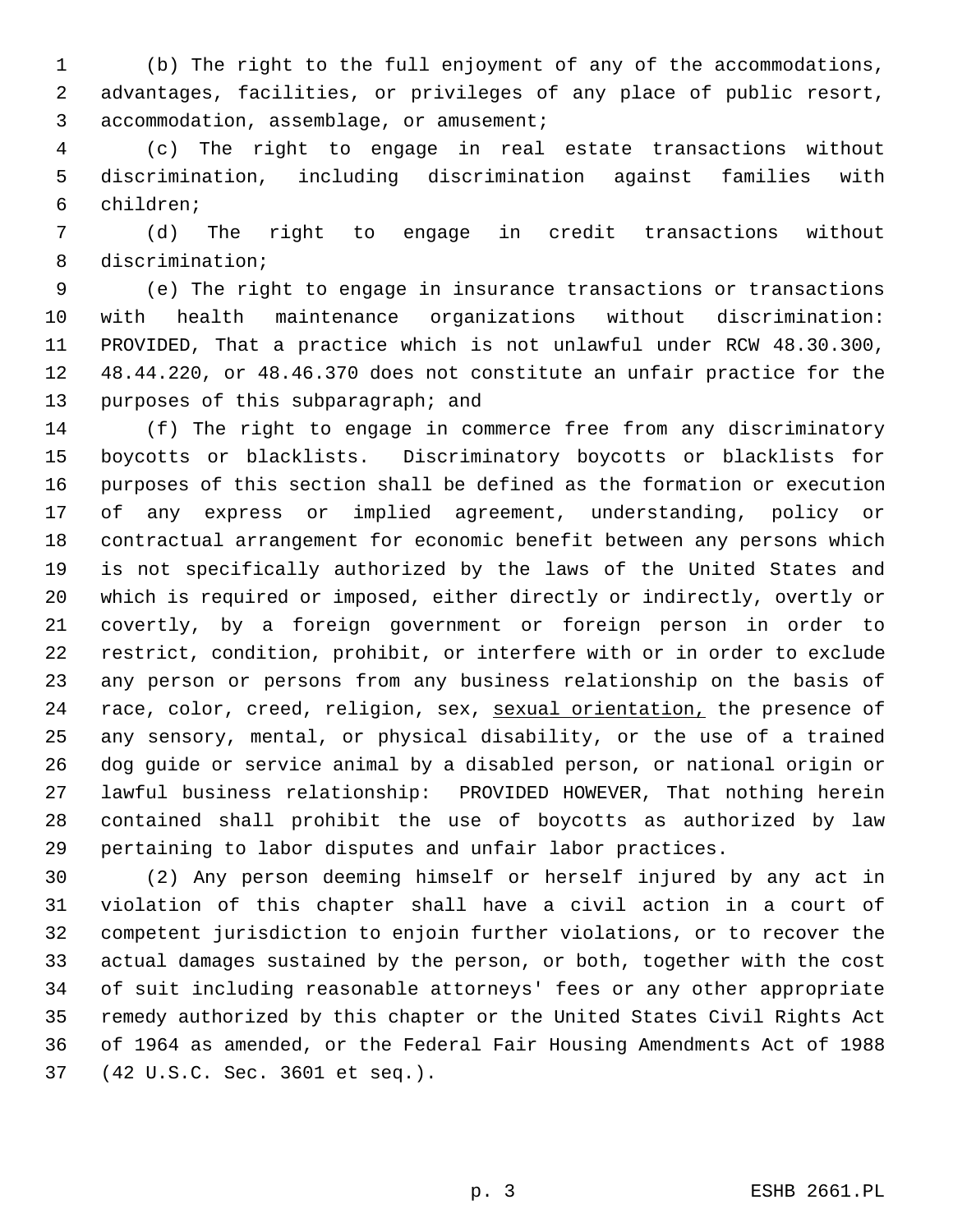(3) Except for any unfair practice committed by an employer against an employee or a prospective employee, or any unfair practice in a real estate transaction which is the basis for relief specified in the amendments to RCW 49.60.225 contained in chapter 69, Laws of 1993, any unfair practice prohibited by this chapter which is committed in the course of trade or commerce as defined in the Consumer Protection Act, chapter 19.86 RCW, is, for the purpose of applying that chapter, a matter affecting the public interest, is not reasonable in relation to the development and preservation of business, and is an unfair or deceptive act in trade or commerce.

 **Sec. 4.** RCW 49.60.040 and 1997 c 271 s 3 are each amended to read as follows:

13 ((As used in this chapter:)) The definitions in this section apply 14 throughout this chapter unless the context clearly requires otherwise.

 (1) "Person" includes one or more individuals, partnerships, associations, organizations, corporations, cooperatives, legal representatives, trustees and receivers, or any group of persons; it includes any owner, lessee, proprietor, manager, agent, or employee, whether one or more natural persons; and further includes any political or civil subdivisions of the state and any agency or instrumentality of the state or of any political or civil subdivision thereof;

 (2) "Commission" means the Washington state human rights commission;

 (3) "Employer" includes any person acting in the interest of an employer, directly or indirectly, who employs eight or more persons, and does not include any religious or sectarian organization not organized for private profit;

 (4) "Employee" does not include any individual employed by his or her parents, spouse, or child, or in the domestic service of any person;

 (5) "Labor organization" includes any organization which exists for the purpose, in whole or in part, of dealing with employers concerning grievances or terms or conditions of employment, or for other mutual aid or protection in connection with employment;

 (6) "Employment agency" includes any person undertaking with or without compensation to recruit, procure, refer, or place employees for an employer;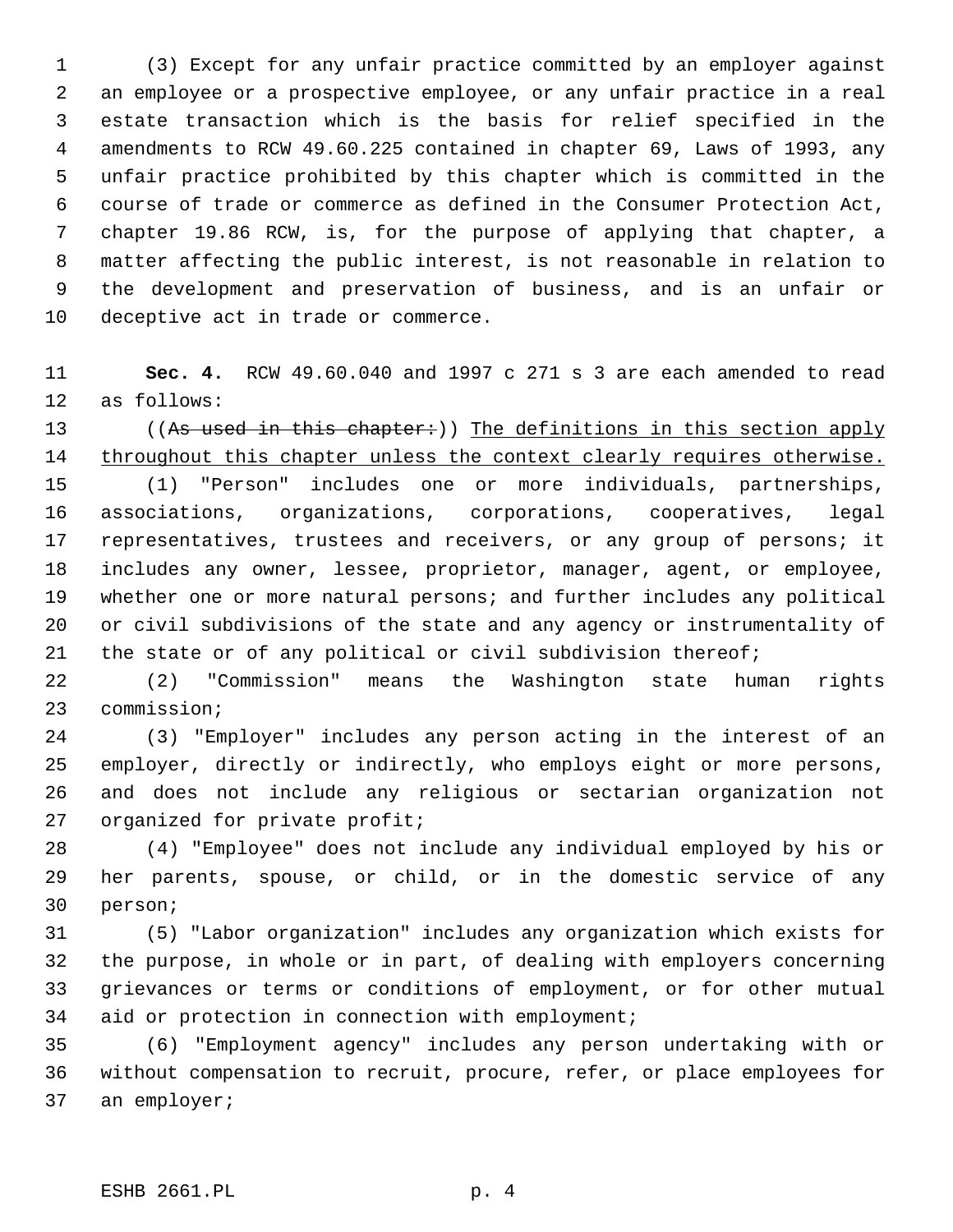- (7) "Marital status" means the legal status of being married, single, separated, divorced, or widowed;
- 

(8) "National origin" includes "ancestry";

 (9) "Full enjoyment of" includes the right to purchase any service, commodity, or article of personal property offered or sold on, or by, any establishment to the public, and the admission of any person to accommodations, advantages, facilities, or privileges of any place of public resort, accommodation, assemblage, or amusement, without acts directly or indirectly causing persons of any particular race, creed, 10 color, sex, sexual orientation, national origin, or with any sensory, mental, or physical disability, or the use of a trained dog guide or service animal by a disabled person, to be treated as not welcome, accepted, desired, or solicited;

 (10) "Any place of public resort, accommodation, assemblage, or amusement" includes, but is not limited to, any place, licensed or unlicensed, kept for gain, hire, or reward, or where charges are made for admission, service, occupancy, or use of any property or facilities, whether conducted for the entertainment, housing, or lodging of transient guests, or for the benefit, use, or accommodation of those seeking health, recreation, or rest, or for the burial or other disposition of human remains, or for the sale of goods, merchandise, services, or personal property, or for the rendering of personal services, or for public conveyance or transportation on land, water, or in the air, including the stations and terminals thereof and the garaging of vehicles, or where food or beverages of any kind are sold for consumption on the premises, or where public amusement, entertainment, sports, or recreation of any kind is offered with or without charge, or where medical service or care is made available, or where the public gathers, congregates, or assembles for amusement, recreation, or public purposes, or public halls, public elevators, and public washrooms of buildings and structures occupied by two or more tenants, or by the owner and one or more tenants, or any public library or educational institution, or schools of special instruction, or nursery schools, or day care centers or children's camps: PROVIDED, That nothing contained in this definition shall be construed to include or apply to any institute, bona fide club, or place of accommodation, which is by its nature distinctly private, including fraternal organizations, though where public use is permitted that use shall be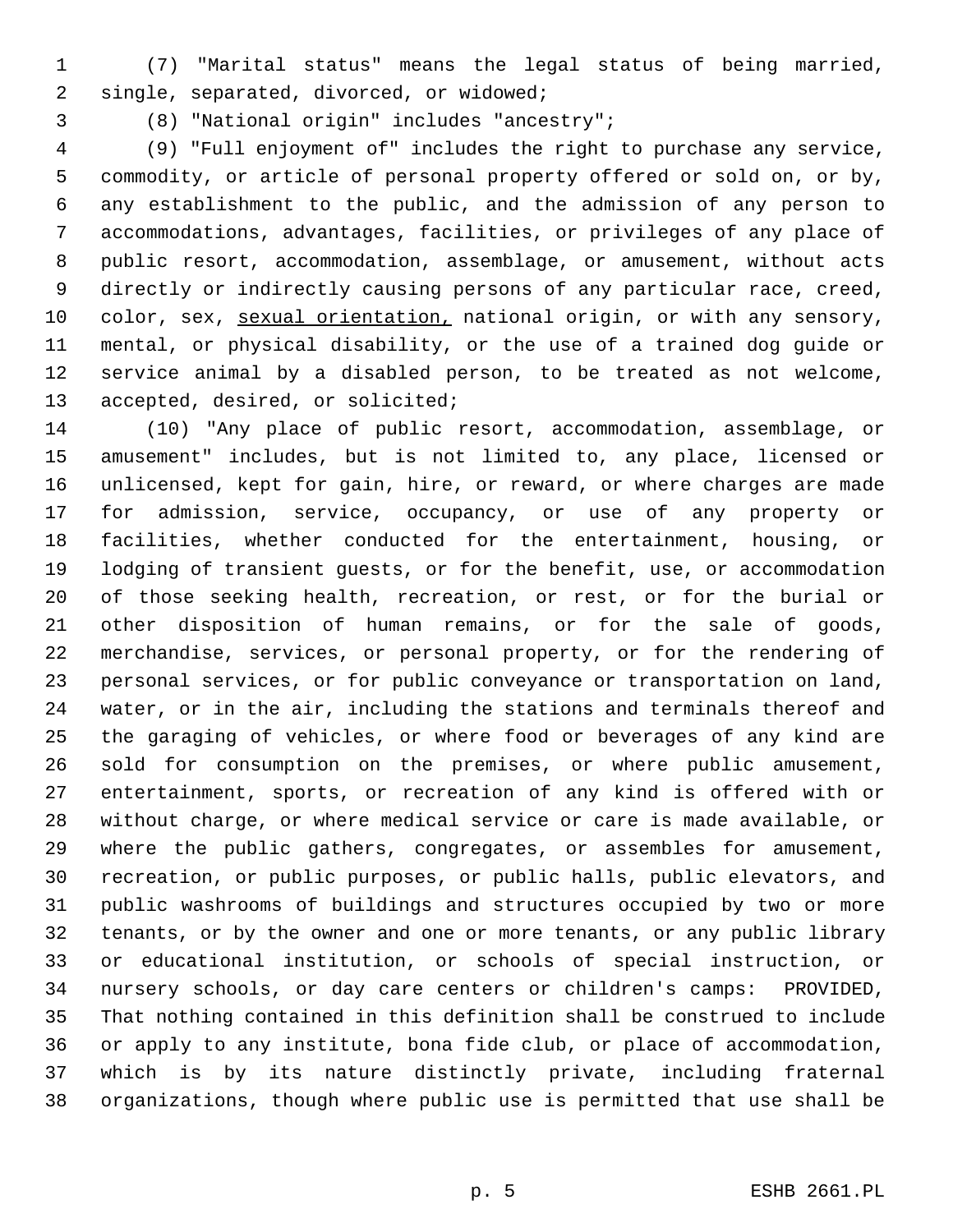covered by this chapter; nor shall anything contained in this definition apply to any educational facility, columbarium, crematory, mausoleum, or cemetery operated or maintained by a bona fide religious or sectarian institution;

 (11) "Real property" includes buildings, structures, dwellings, real estate, lands, tenements, leaseholds, interests in real estate cooperatives, condominiums, and hereditaments, corporeal and incorporeal, or any interest therein;

 (12) "Real estate transaction" includes the sale, appraisal, brokering, exchange, purchase, rental, or lease of real property, transacting or applying for a real estate loan, or the provision of brokerage services;

 (13) "Dwelling" means any building, structure, or portion thereof that is occupied as, or designed or intended for occupancy as, a residence by one or more families, and any vacant land that is offered for sale or lease for the construction or location thereon of any such 17 building, structure, or portion thereof;

18 (14) "Sex" means gender;

 (15) "Sexual orientation" means heterosexuality, homosexuality, 20 bisexuality, and gender expression or identity. As used in this definition, "gender expression or identity" means having or being perceived as having a gender identity, self-image, appearance, 23 behavior, or expression, whether or not that gender identity, self-24 image, appearance, behavior, or expression is different from that traditionally associated with the sex assigned to that person at birth;

 (16) "Aggrieved person" means any person who: (a) Claims to have been injured by an unfair practice in a real estate transaction; or (b) believes that he or she will be injured by an unfair practice in a real estate transaction that is about to occur;

30  $((+16))$   $(17)$  "Complainant" means the person who files a complaint in a real estate transaction;

32  $((+17))$   $(18)$  "Respondent" means any person accused in a complaint or amended complaint of an unfair practice in a real estate transaction;

35 (( $(18)$ )) (19) "Credit transaction" includes any open or closed end credit transaction, whether in the nature of a loan, retail installment transaction, credit card issue or charge, or otherwise, and whether for personal or for business purposes, in which a service, finance, or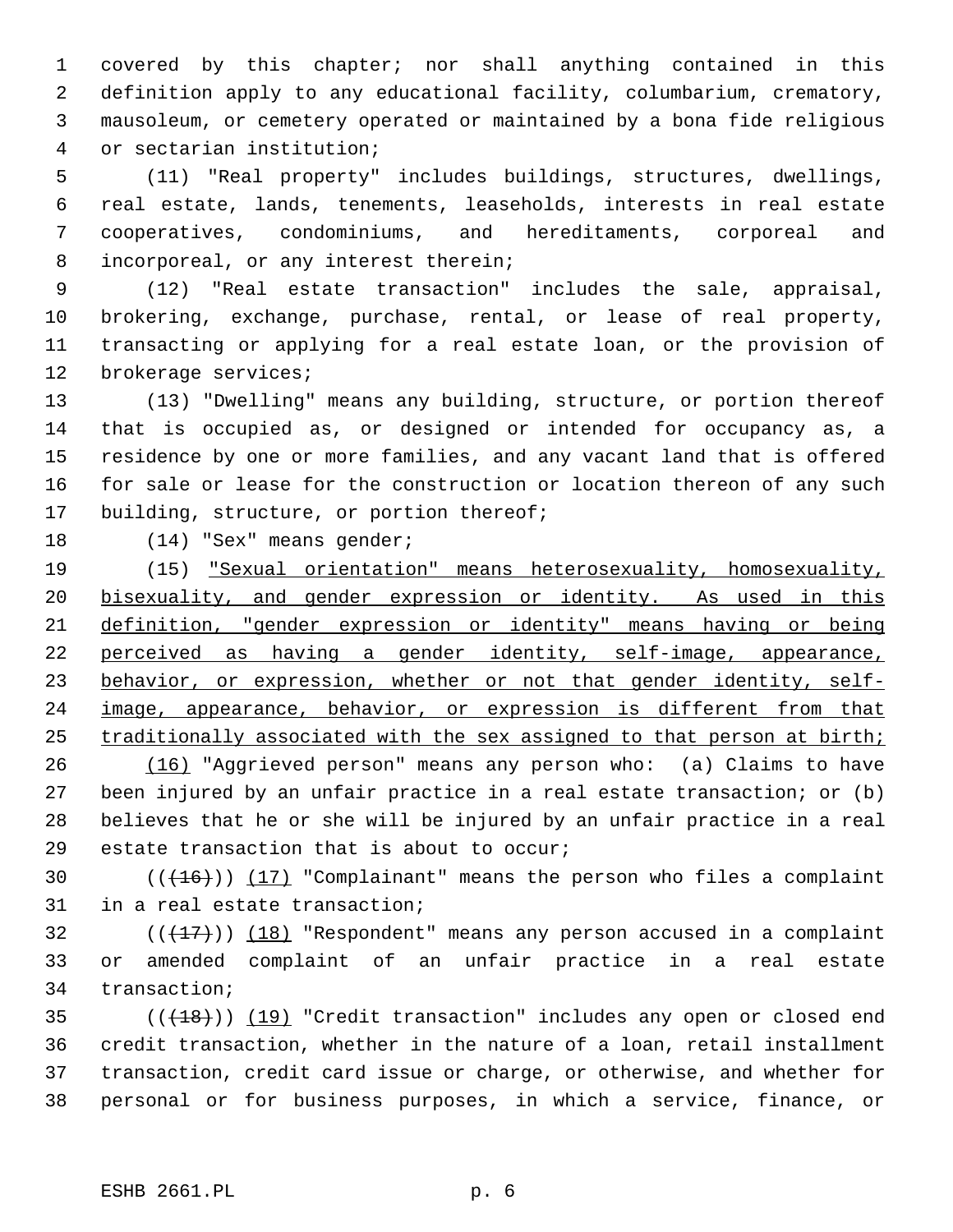interest charge is imposed, or which provides for repayment in scheduled payments, when such credit is extended in the regular course of any trade or commerce, including but not limited to transactions by banks, savings and loan associations or other financial lending institutions of whatever nature, stock brokers, or by a merchant or mercantile establishment which as part of its ordinary business permits or provides that payment for purchases of property or service therefrom may be deferred;

9 (( $\left(\frac{19}{19}\right)$ ) (20) "Families with children status" means one or more individuals who have not attained the age of eighteen years being domiciled with a parent or another person having legal custody of such individual or individuals, or with the designee of such parent or other person having such legal custody, with the written permission of such parent or other person. Families with children status also applies to any person who is pregnant or is in the process of securing legal custody of any individual who has not attained the age of eighteen years;

18 (( $(20)$ )) (21) "Covered multifamily dwelling" means: (a) Buildings consisting of four or more dwelling units if such buildings have one or more elevators; and (b) ground floor dwelling units in other buildings consisting of four or more dwelling units;

22  $((+21))$   $(22)$  "Premises" means the interior or exterior spaces, parts, components, or elements of a building, including individual dwelling units and the public and common use areas of a building;

 $((22))$  (23) "Dog quide" means a dog that is trained for the purpose of guiding blind persons or a dog that is trained for the purpose of assisting hearing impaired persons;

28  $((+23))$   $(24)$  "Service animal" means an animal that is trained for the purpose of assisting or accommodating a disabled person's sensory, mental, or physical disability.

 **Sec. 5.** RCW 49.60.120 and 1997 c 271 s 4 are each amended to read as follows:

The commission shall have the functions, powers, and duties:

 (1) To appoint an executive director and chief examiner, and such investigators, examiners, clerks, and other employees and agents as it may deem necessary, fix their compensation within the limitations provided by law, and prescribe their duties.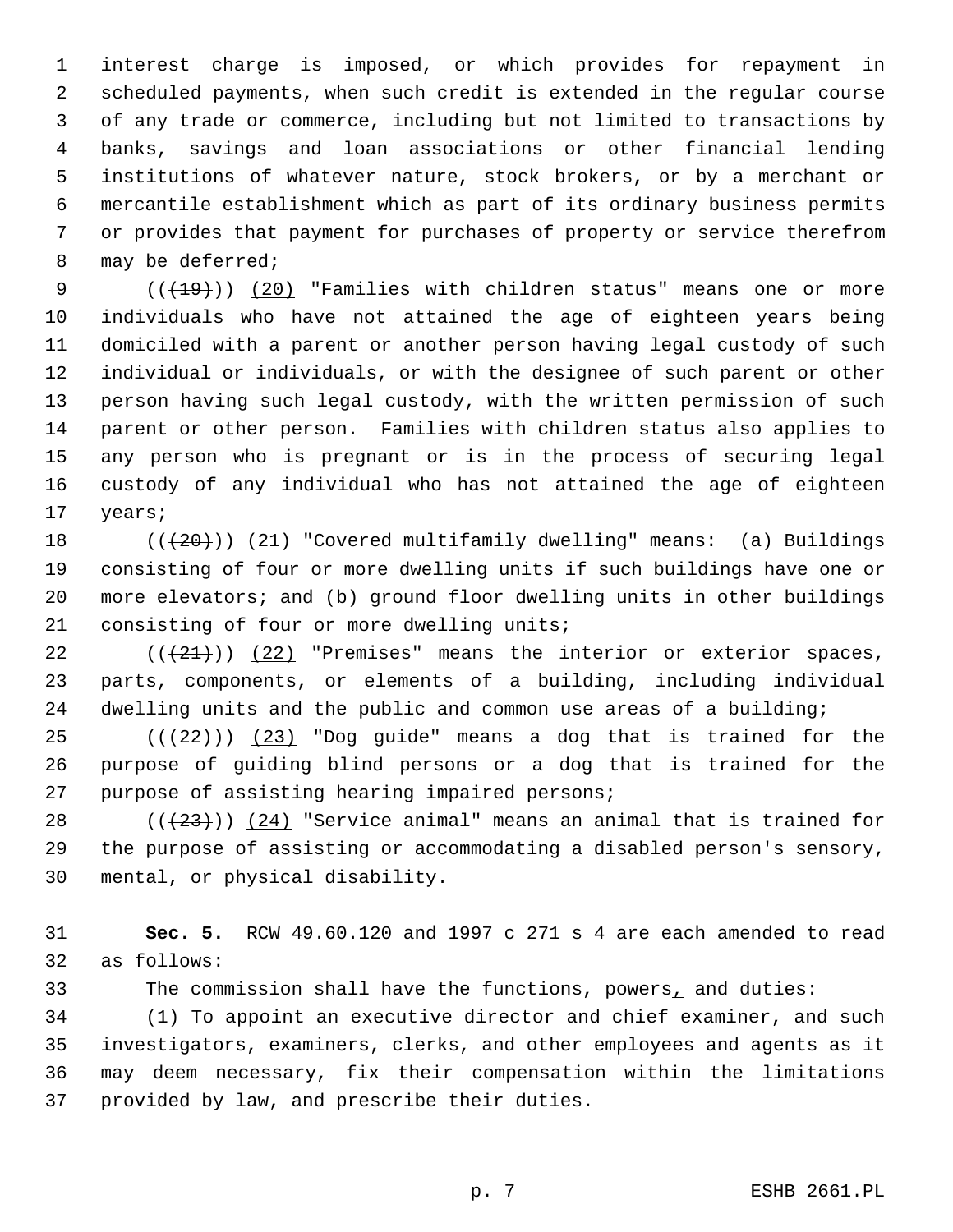(2) To obtain upon request and utilize the services of all governmental departments and agencies.

 (3) To adopt, ((promulgate,)) amend, and rescind suitable rules 4 ((and regulations)) to carry out the provisions of this chapter, and the policies and practices of the commission in connection therewith.

 (4) To receive, impartially investigate, and pass upon complaints alleging unfair practices as defined in this chapter.

8 (5) To issue such publications and ((such)) results of investigations and research as in its judgment will tend to promote good will and minimize or eliminate discrimination because of sex, sexual orientation, race, creed, color, national origin, marital status, age, or the presence of any sensory, mental, or physical disability, or the use of a trained dog guide or service animal by a disabled person.

 (6) To make such technical studies as are appropriate to effectuate the purposes and policies of this chapter and to publish and distribute the reports of such studies.

 (7) To cooperate and act jointly or by division of labor with the United States or other states, with other Washington state agencies, commissions, and other government entities, and with political subdivisions of the state of Washington and their respective human rights agencies to carry out the purposes of this chapter. However, the powers which may be exercised by the commission under this subsection permit investigations and complaint dispositions only if the investigations are designed to reveal, or the complaint deals only with, allegations which, if proven, would constitute unfair practices under this chapter. The commission may perform such services for these agencies and be reimbursed therefor.

 (8) To foster good relations between minority and majority population groups of the state through seminars, conferences, educational programs, and other intergroup relations activities.

 **Sec. 6.** RCW 49.60.130 and 1997 c 271 s 5 are each amended to read as follows:

 The commission has power to create such advisory agencies and conciliation councils, local, regional, or statewide, as in its judgment will aid in effectuating the purposes of this chapter. The commission may empower them to study the problems of discrimination in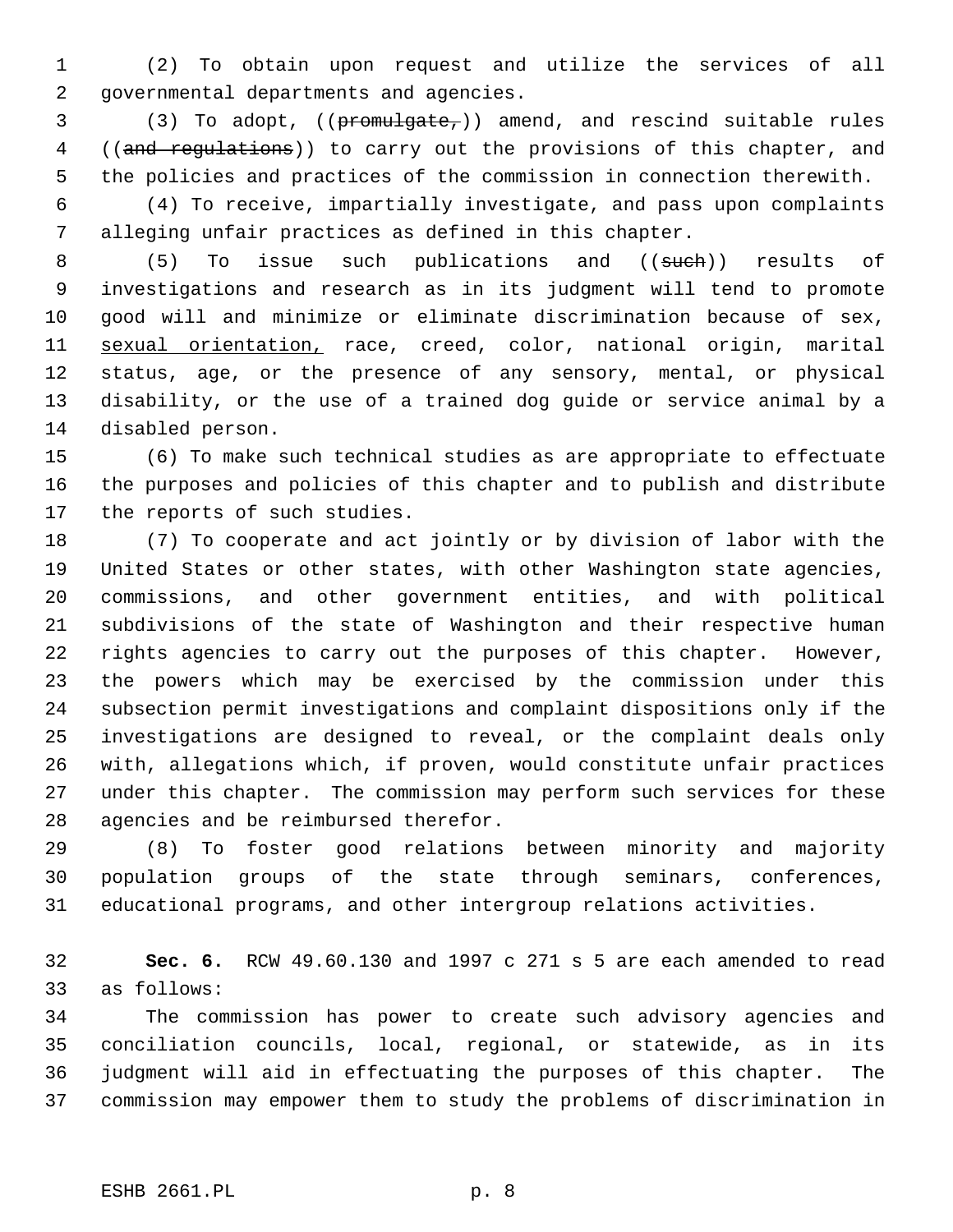all or specific fields of human relationships or in specific instances of discrimination because of sex, race, creed, color, national origin, 3 marital status, sexual orientation, age, or the presence of any sensory, mental, or physical disability or the use of a trained dog guide or service animal by a disabled person; to foster through community effort or otherwise good will, cooperation, and conciliation among the groups and elements of the population of the state, and to make recommendations to the commission for the development of policies and procedures in general and in specific instances, and for programs of formal and informal education which the commission may recommend to the appropriate state agency.

 Such advisory agencies and conciliation councils shall be composed of representative citizens, serving without pay, but with reimbursement for travel expenses in accordance with RCW 43.03.050 and 43.03.060 as now existing or hereafter amended, and the commission may make provision for technical and clerical assistance to such agencies and councils and for the expenses of such assistance. The commission may use organizations specifically experienced in dealing with questions of discrimination.

 **Sec. 7.** RCW 49.60.175 and 1997 c 271 s 7 are each amended to read as follows:

 It shall be an unfair practice to use the sex, race, creed, color, 23 national origin, marital status, sexual orientation, or the presence of any sensory, mental, or physical disability of any person, or the use of a trained dog guide or service animal by a disabled person, concerning an application for credit in any credit transaction to determine the credit worthiness of an applicant.

 **Sec. 8.** RCW 49.60.176 and 1997 c 271 s 8 are each amended to read as follows:

 (1) It is an unfair practice for any person whether acting for himself, herself, or another in connection with any credit transaction because of race, creed, color, national origin, sex, marital status, 33 sexual orientation, or the presence of any sensory, mental, or physical disability or the use of a trained dog guide or service animal by a disabled person:

(a) To deny credit to any person;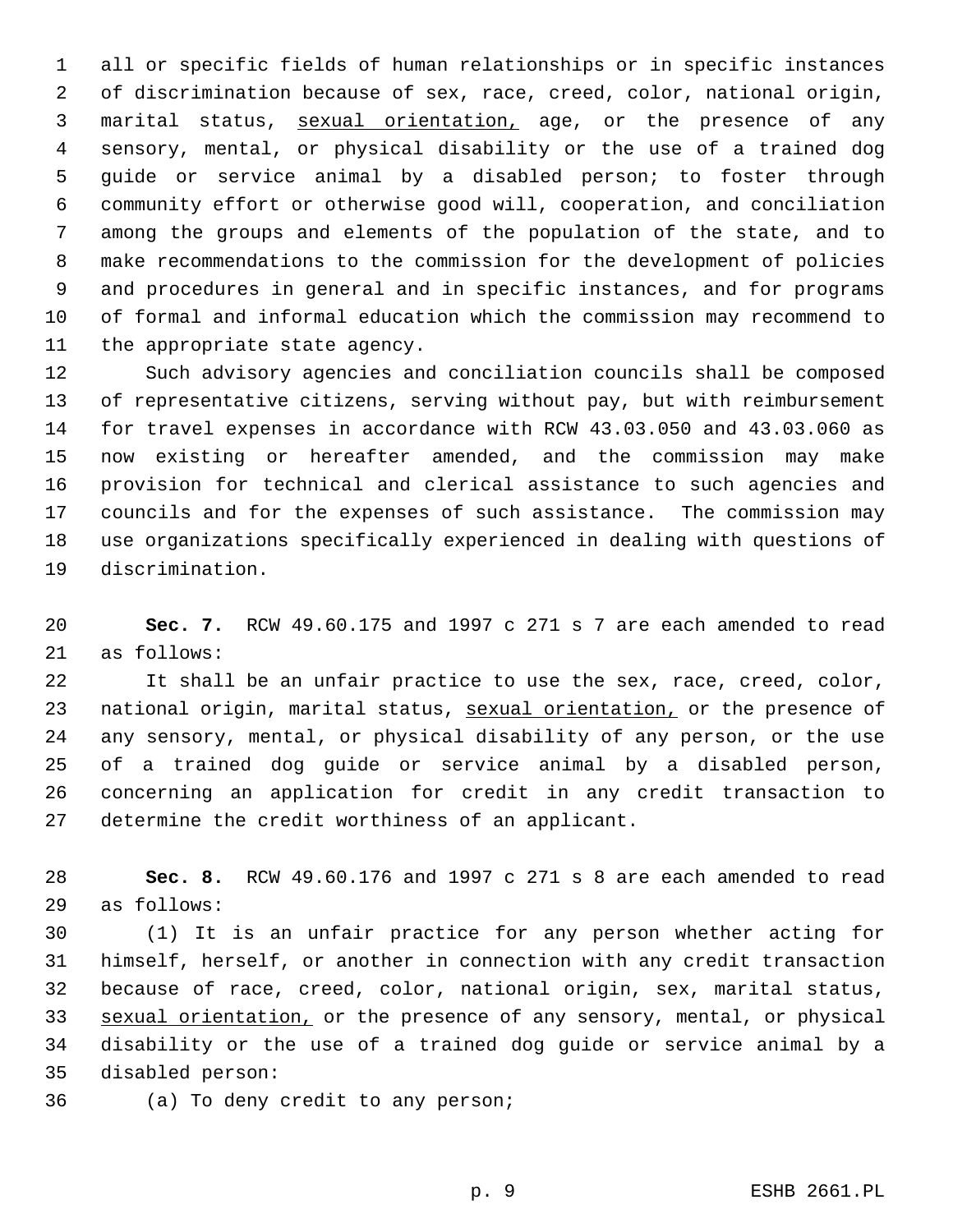(b) To increase the charges or fees for or collateral required to secure any credit extended to any person;

 (c) To restrict the amount or use of credit extended or to impose different terms or conditions with respect to the credit extended to any person or any item or service related thereto;

 (d) To attempt to do any of the unfair practices defined in this section.

 (2) Nothing in this section shall prohibit any party to a credit transaction from considering the credit history of any individual applicant.

 (3) Further, nothing in this section shall prohibit any party to a credit transaction from considering the application of the community property law to the individual case or from taking reasonable action thereon.

 **Sec. 9.** RCW 49.60.178 and 1997 c 271 s 9 are each amended to read as follows:

 It is an unfair practice for any person whether acting for himself, herself, or another in connection with an insurance transaction or transaction with a health maintenance organization to cancel or fail or refuse to issue or renew insurance or a health maintenance agreement to 21 any person because of sex, marital status, sexual orientation, race, creed, color, national origin, or the presence of any sensory, mental, or physical disability or the use of a trained dog guide or service animal by a disabled person: PROVIDED, That a practice which is not unlawful under RCW 48.30.300, 48.44.220, or 48.46.370 does not constitute an unfair practice for the purposes of this section. For the purposes of this section, "insurance transaction" is defined in RCW 48.01.060, health maintenance agreement is defined in RCW 48.46.020, and "health maintenance organization" is defined in RCW 48.46.020.

 The fact that such unfair practice may also be a violation of chapter 48.30, 48.44, or 48.46 RCW does not constitute a defense to an action brought under this section.

 The insurance commissioner, under RCW 48.30.300, and the human rights commission, under chapter 49.60 RCW, shall have concurrent jurisdiction under this section and shall enter into a working agreement as to procedure to be followed in complaints under this section.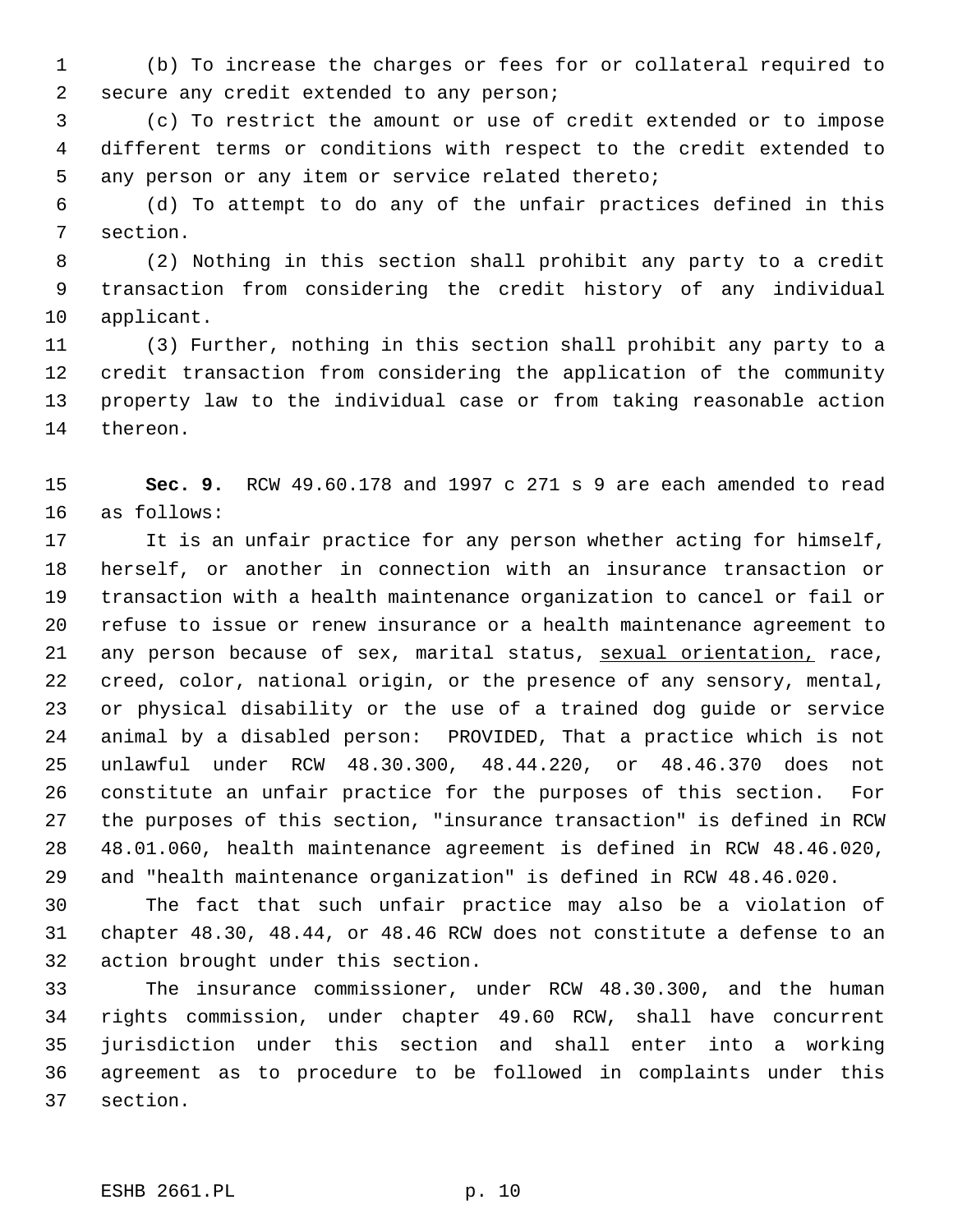**Sec. 10.** RCW 49.60.180 and 1997 c 271 s 10 are each amended to read as follows:

It is an unfair practice for any employer:

 (1) To refuse to hire any person because of age, sex, marital 5 status, sexual orientation, race, creed, color, national origin, or the presence of any sensory, mental, or physical disability or the use of a trained dog guide or service animal by a disabled person, unless based upon a bona fide occupational qualification: PROVIDED, That the prohibition against discrimination because of such disability shall not apply if the particular disability prevents the proper performance of 11 the particular worker involved: PROVIDED, That this section shall not 12 be construed to require an employer to establish employment goals or 13 quotas based on sexual orientation.

 (2) To discharge or bar any person from employment because of age, 15 sex, marital status, sexual orientation, race, creed, color, national origin, or the presence of any sensory, mental, or physical disability or the use of a trained dog guide or service animal by a disabled person.

 (3) To discriminate against any person in compensation or in other terms or conditions of employment because of age, sex, marital status, sexual orientation, race, creed, color, national origin, or the presence of any sensory, mental, or physical disability or the use of a trained dog guide or service animal by a disabled person: PROVIDED, That it shall not be an unfair practice for an employer to segregate washrooms or locker facilities on the basis of sex, or to base other terms and conditions of employment on the sex of employees where the commission by regulation or ruling in a particular instance has found the employment practice to be appropriate for the practical realization of equality of opportunity between the sexes.

 (4) To print, or circulate, or cause to be printed or circulated any statement, advertisement, or publication, or to use any form of application for employment, or to make any inquiry in connection with prospective employment, which expresses any limitation, specification, 34 or discrimination as to age, sex, marital status, sexual orientation, race, creed, color, national origin, or the presence of any sensory, mental, or physical disability or the use of a trained dog guide or service animal by a disabled person, or any intent to make any such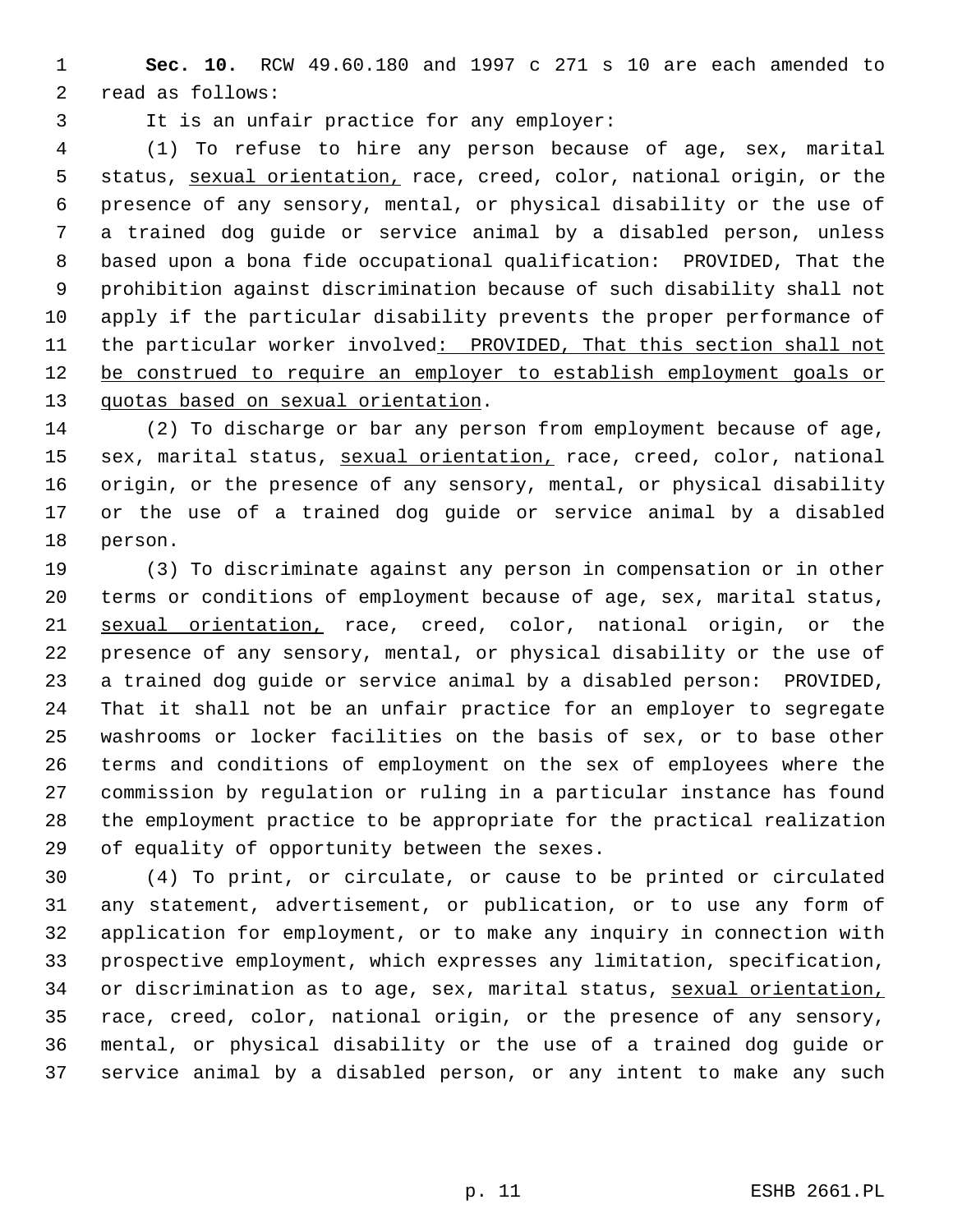limitation, specification, or discrimination, unless based upon a bona fide occupational qualification: PROVIDED, Nothing contained herein shall prohibit advertising in a foreign language.

 **Sec. 11.** RCW 49.60.190 and 1997 c 271 s 11 are each amended to read as follows:

 It is an unfair practice for any labor union or labor organization: (1) To deny membership and full membership rights and privileges to 8 any person because of age, sex, marital status, sexual orientation, race, creed, color, national origin, or the presence of any sensory, mental, or physical disability or the use of a trained dog guide or service animal by a disabled person.

 (2) To expel from membership any person because of age, sex, marital status, sexual orientation, race, creed, color, national origin, or the presence of any sensory, mental, or physical disability or the use of a trained dog guide or service animal by a disabled person.

 (3) To discriminate against any member, employer, employee, or other person to whom a duty of representation is owed because of age, 19 sex, marital status, sexual orientation, race, creed, color, national origin, or the presence of any sensory, mental, or physical disability or the use of a trained dog guide or service animal by a disabled person.

 **Sec. 12.** RCW 49.60.200 and 1997 c 271 s 12 are each amended to read as follows:

 It is an unfair practice for any employment agency to fail or refuse to classify properly or refer for employment, or otherwise to discriminate against, an individual because of age, sex, marital 28 status, sexual orientation, race, creed, color, national origin, or the presence of any sensory, mental, or physical disability or the use of a trained dog guide or service animal by a disabled person, or to print or circulate, or cause to be printed or circulated any statement, advertisement, or publication, or to use any form of application for employment, or to make any inquiry in connection with prospective employment, which expresses any limitation, specification or discrimination as to age, sex, race, sexual orientation, creed, color, or national origin, or the presence of any sensory, mental, or physical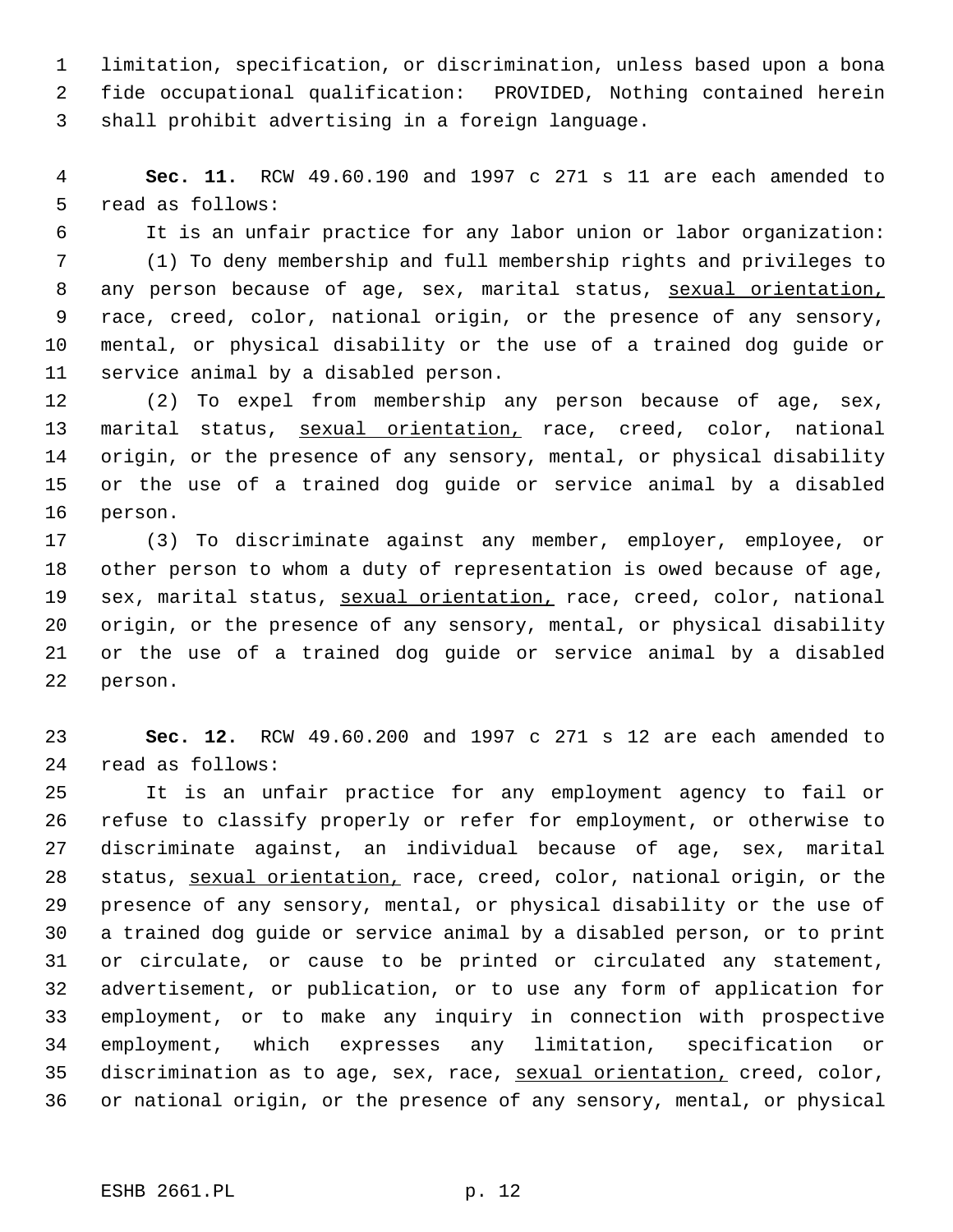disability or the use of a trained dog guide or service animal by a disabled person, or any intent to make any such limitation, specification, or discrimination, unless based upon a bona fide occupational qualification: PROVIDED, Nothing contained herein shall prohibit advertising in a foreign language.

 **Sec. 13.** RCW 49.60.215 and 1997 c 271 s 13 are each amended to read as follows:

 It shall be an unfair practice for any person or the person's agent or employee to commit an act which directly or indirectly results in any distinction, restriction, or discrimination, or the requiring of any person to pay a larger sum than the uniform rates charged other persons, or the refusing or withholding from any person the admission, patronage, custom, presence, frequenting, dwelling, staying, or lodging in any place of public resort, accommodation, assemblage, or amusement, except for conditions and limitations established by law and applicable to all persons, regardless of race, creed, color, national origin, 17 sexual orientation, sex, the presence of any sensory, mental, or physical disability, or the use of a trained dog guide or service animal by a disabled person: PROVIDED, That this section shall not be construed to require structural changes, modifications, or additions to make any place accessible to a disabled person except as otherwise required by law: PROVIDED, That behavior or actions constituting a risk to property or other persons can be grounds for refusal and shall not constitute an unfair practice.

 **Sec. 14.** RCW 49.60.222 and 1997 c 400 s 3 and 1997 c 271 s 14 are each reenacted and amended to read as follows:

 (1) It is an unfair practice for any person, whether acting for 28 himself, herself, or another, because of sex, marital status, sexual 29 orientation, race, creed, color, national origin, families with children status, the presence of any sensory, mental, or physical disability, or the use of a trained dog guide or service animal by a disabled person:

 (a) To refuse to engage in a real estate transaction with a person; (b) To discriminate against a person in the terms, conditions, or privileges of a real estate transaction or in the furnishing of facilities or services in connection therewith;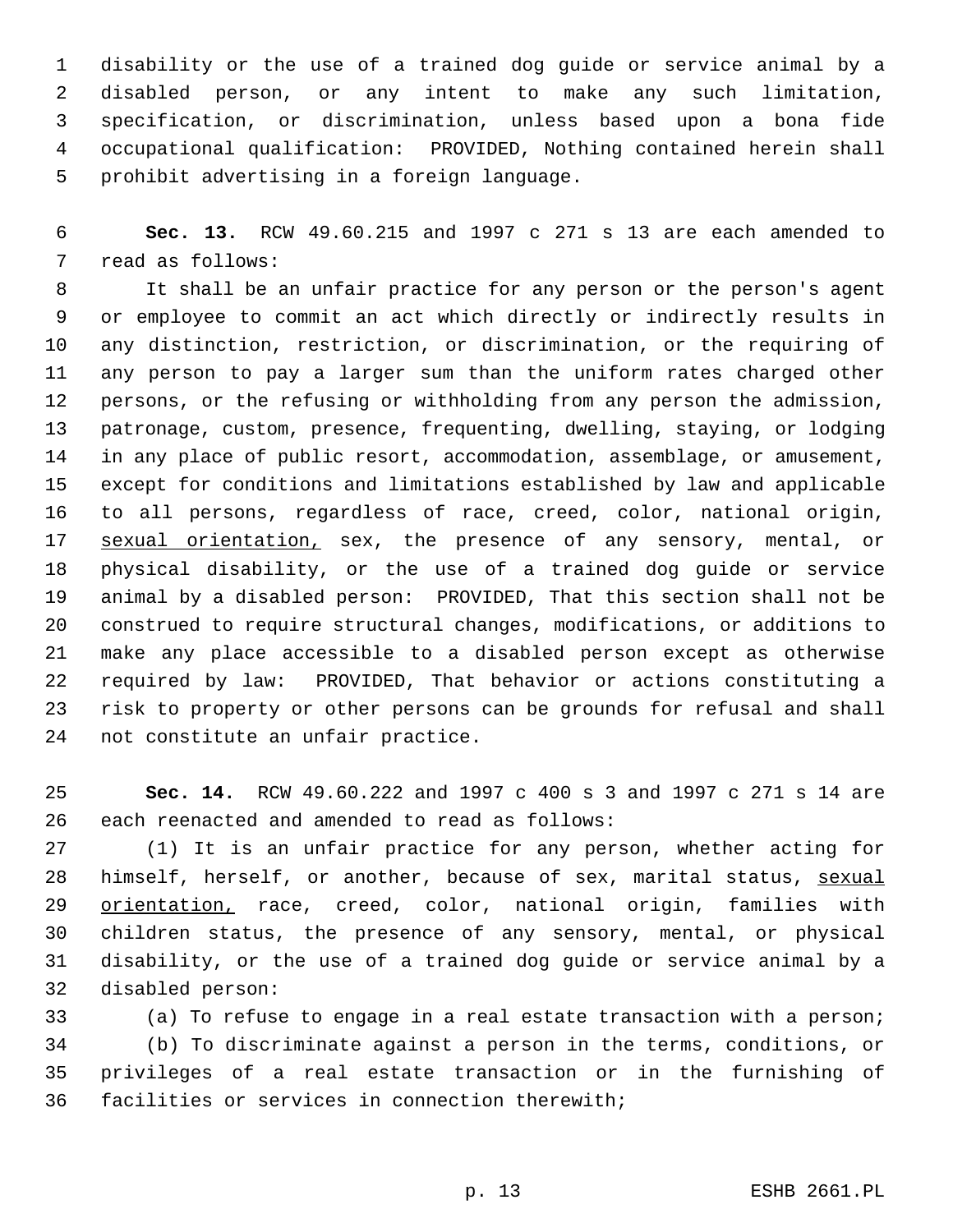(c) To refuse to receive or to fail to transmit a bona fide offer to engage in a real estate transaction from a person;

 (d) To refuse to negotiate for a real estate transaction with a person;

 (e) To represent to a person that real property is not available for inspection, sale, rental, or lease when in fact it is so available, or to fail to bring a property listing to his or her attention, or to refuse to permit the person to inspect real property;

 (f) To discriminate in the sale or rental, or to otherwise make unavailable or deny a dwelling, to any person; or to a person residing in or intending to reside in that dwelling after it is sold, rented, or made available; or to any person associated with the person buying or renting;

 (g) To make, print, circulate, post, or mail, or cause to be so made or published a statement, advertisement, or sign, or to use a form of application for a real estate transaction, or to make a record or inquiry in connection with a prospective real estate transaction, which indicates, directly or indirectly, an intent to make a limitation, specification, or discrimination with respect thereto;

 (h) To offer, solicit, accept, use, or retain a listing of real property with the understanding that a person may be discriminated against in a real estate transaction or in the furnishing of facilities or services in connection therewith;

(i) To expel a person from occupancy of real property;

 (j) To discriminate in the course of negotiating, executing, or financing a real estate transaction whether by mortgage, deed of trust, contract, or other instrument imposing a lien or other security in real property, or in negotiating or executing any item or service related thereto including issuance of title insurance, mortgage insurance, loan guarantee, or other aspect of the transaction. Nothing in this section shall limit the effect of RCW 49.60.176 relating to unfair practices in credit transactions; or

 (k) To attempt to do any of the unfair practices defined in this section.

 (2) For the purposes of this chapter discrimination based on the presence of any sensory, mental, or physical disability or the use of a trained dog guide or service animal by a blind, deaf, or physically disabled person includes: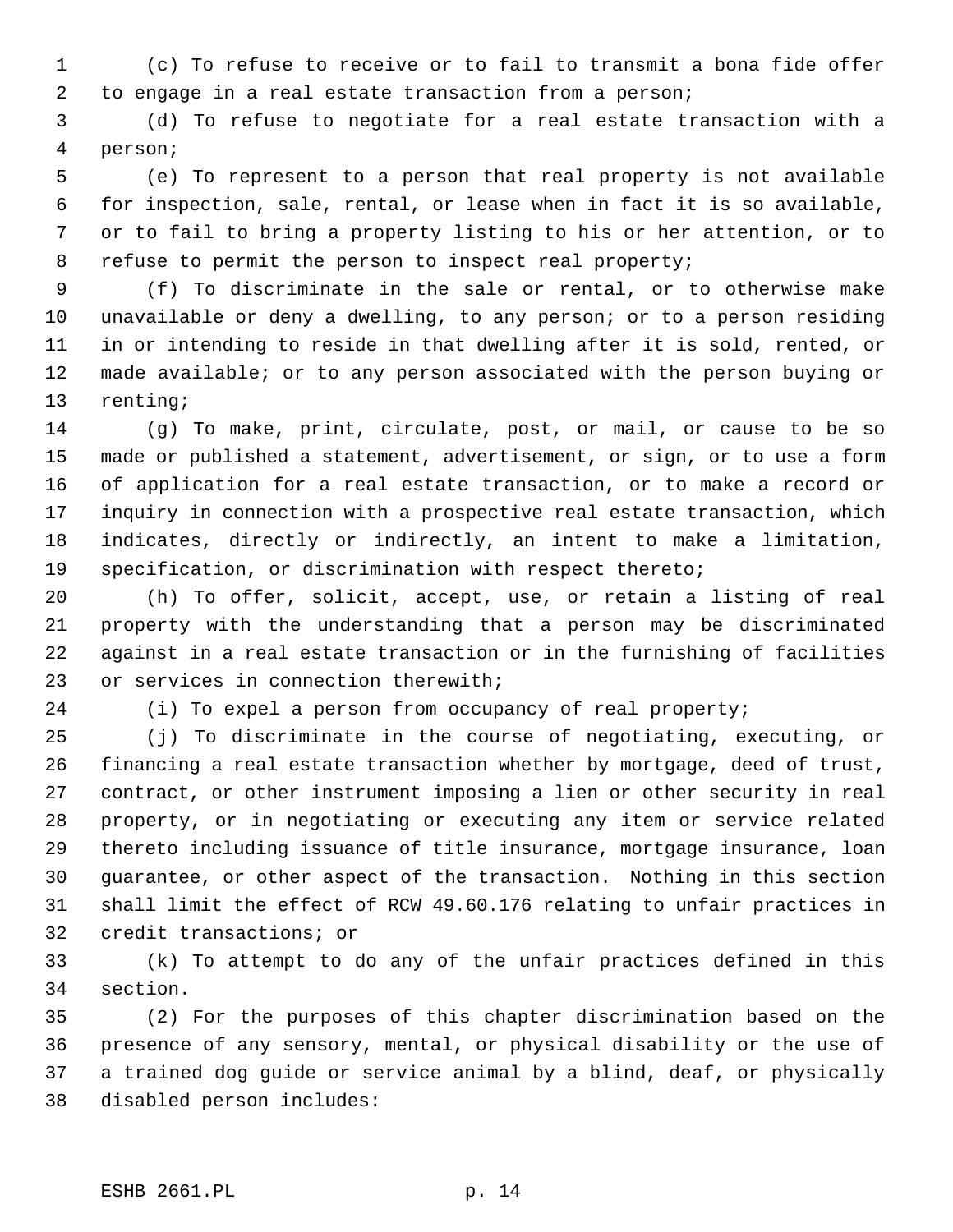(a) A refusal to permit, at the expense of the disabled person, reasonable modifications of existing premises occupied or to be occupied by such person if such modifications may be necessary to afford such person full enjoyment of the dwelling, except that, in the case of a rental, the landlord may, where it is reasonable to do so, condition permission for a modification on the renter agreeing to restore the interior of the dwelling to the condition that existed 8 before the modification, reasonable wear and tear excepted;

 (b) To refuse to make reasonable accommodation in rules, policies, practices, or services when such accommodations may be necessary to afford a person with the presence of any sensory, mental, or physical disability and/or the use of a trained dog guide or service animal by a blind, deaf, or physically disabled person equal opportunity to use 14 and enjoy a dwelling; or

 (c) To fail to design and construct covered multifamily dwellings and premises in conformance with the federal fair housing amendments act of 1988 (42 U.S.C. Sec. 3601 et seq.) and all other applicable laws or regulations pertaining to access by persons with any sensory, mental, or physical disability or use of a trained dog guide or service animal. Whenever the requirements of applicable laws or regulations differ, the requirements which require greater accessibility for persons with any sensory, mental, or physical disability shall govern.

 Nothing in (a) or (b) of this subsection shall apply to: (i) A single-family house rented or leased by the owner if the owner does not own or have an interest in the proceeds of the rental or lease of more than three such single-family houses at one time, the rental or lease occurred without the use of a real estate broker or salesperson, as defined in RCW 18.85.010, and the rental or lease occurred without the publication, posting, or mailing of any advertisement, sign, or statement in violation of subsection (1)(g) of this section; or (ii) rooms or units in dwellings containing living quarters occupied or intended to be occupied by no more than four families living independently of each other if the owner maintains and occupies one of the rooms or units as his or her residence.

 (3) Notwithstanding any other provision of this chapter, it shall not be an unfair practice or a denial of civil rights for any public or private educational institution to separate the sexes or give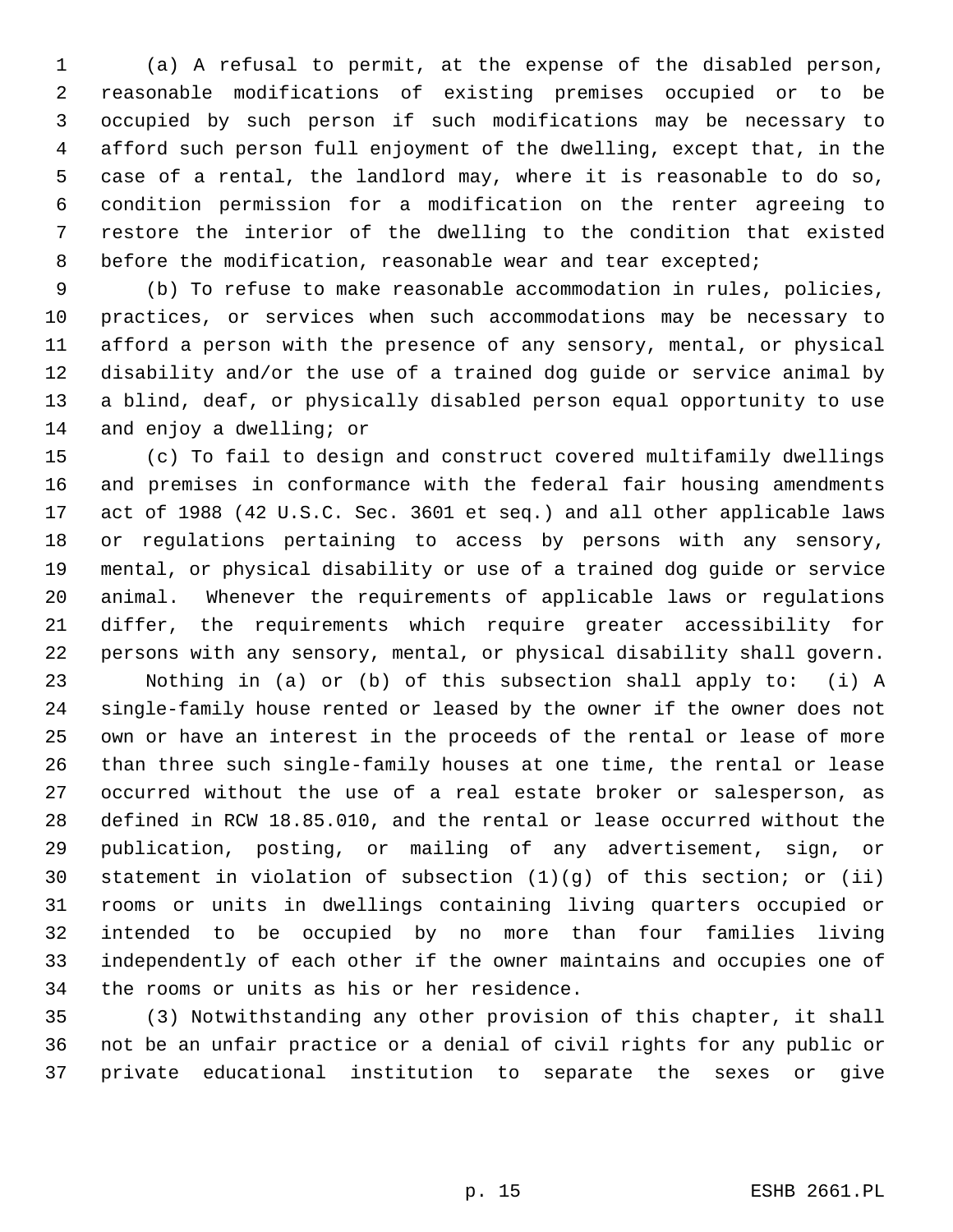preference to or limit use of dormitories, residence halls, or other student housing to persons of one sex or to make distinctions on the basis of marital or families with children status.

 (4) Except pursuant to subsection (2)(a) of this section, this section shall not be construed to require structural changes, modifications, or additions to make facilities accessible to a disabled person except as otherwise required by law. Nothing in this section affects the rights, responsibilities, and remedies of landlords and tenants pursuant to chapter 59.18 or 59.20 RCW, including the right to post and enforce reasonable rules of conduct and safety for all tenants and their guests, provided that chapters 59.18 and 59.20 RCW are only affected to the extent they are inconsistent with the nondiscrimination requirements of this chapter. Nothing in this section limits the applicability of any reasonable federal, state, or local restrictions regarding the maximum number of occupants permitted to occupy a dwelling.

 (5) Notwithstanding any other provision of this chapter, it shall not be an unfair practice for any public establishment providing for accommodations offered for the full enjoyment of transient guests as defined by RCW 9.91.010(1)(c) to make distinctions on the basis of families with children status. Nothing in this section shall limit the effect of RCW 49.60.215 relating to unfair practices in places of public accommodation.

 (6) Nothing in this chapter prohibiting discrimination based on families with children status applies to housing for older persons as defined by the federal fair housing amendments act of 1988, 42 U.S.C. Sec. 3607(b)(1) through (3), as amended by the housing for older persons act of 1995, P.L. 104-76, as enacted on December 28, 1995. Nothing in this chapter authorizes requirements for housing for older persons different than the requirements in the federal fair housing amendments act of 1988, 42 U.S.C. Sec. 3607(b)(1) through (3), as amended by the housing for older persons act of 1995, P.L. 104-76, as enacted on December 28, 1995.

 (7) Nothing in this chapter shall apply to real estate transactions involving the sharing of a dwelling unit, or rental or sublease of a portion of a dwelling unit, when the dwelling unit is to be occupied by 37 the owner or subleasor. For purposes of this section, "dwelling unit" has the same meaning as in RCW 59.18.030.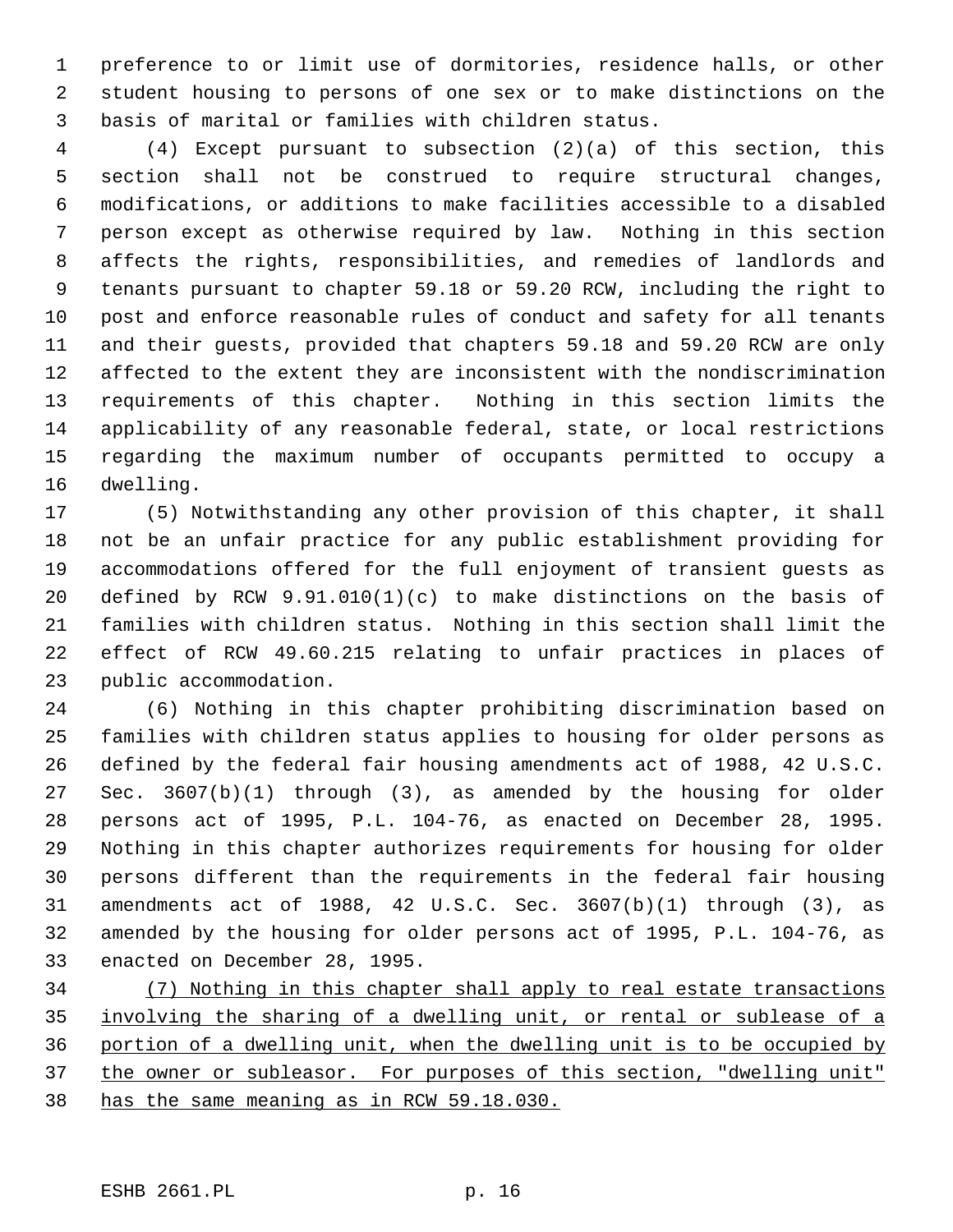**Sec. 15.** RCW 49.60.223 and 1997 c 271 s 15 are each amended to read as follows:

 It is an unfair practice for any person, for profit, to induce or attempt to induce any person to sell or rent any real property by representations regarding the entry or prospective entry into the neighborhood of a person or persons of a particular race, creed, color, sex, national origin, sexual orientation, families with children status, or with any sensory, mental, or physical disability and/or the use of a trained dog guide or service animal by a blind, deaf, or physically disabled person.

 **Sec. 16.** RCW 49.60.224 and 1997 c 271 s 16 are each amended to read as follows:

 (1) Every provision in a written instrument relating to real property which purports to forbid or restrict the conveyance, encumbrance, occupancy, or lease thereof to individuals of a specified 16 race, creed, color, sex, national origin, sexual orientation, families with children status, or with any sensory, mental, or physical disability or the use of a trained dog guide or service animal by a blind, deaf, or physically disabled person, and every condition, restriction, or prohibition, including a right of entry or possibility of reverter, which directly or indirectly limits the use or occupancy of real property on the basis of race, creed, color, sex, national 23 origin, sexual orientation, families with children status, or the presence of any sensory, mental, or physical disability or the use of a trained dog guide or service animal by a blind, deaf, or physically disabled person is void.

 (2) It is an unfair practice to insert in a written instrument relating to real property a provision that is void under this section or to honor or attempt to honor such a provision in the chain of title.

 **Sec. 17.** RCW 49.60.225 and 1997 c 271 s 17 are each amended to read as follows:

 (1) When a reasonable cause determination has been made under RCW 49.60.240 that an unfair practice in a real estate transaction has been committed and a finding has been made that the respondent has engaged in any unfair practice under RCW 49.60.250, the administrative law judge shall promptly issue an order for such relief suffered by the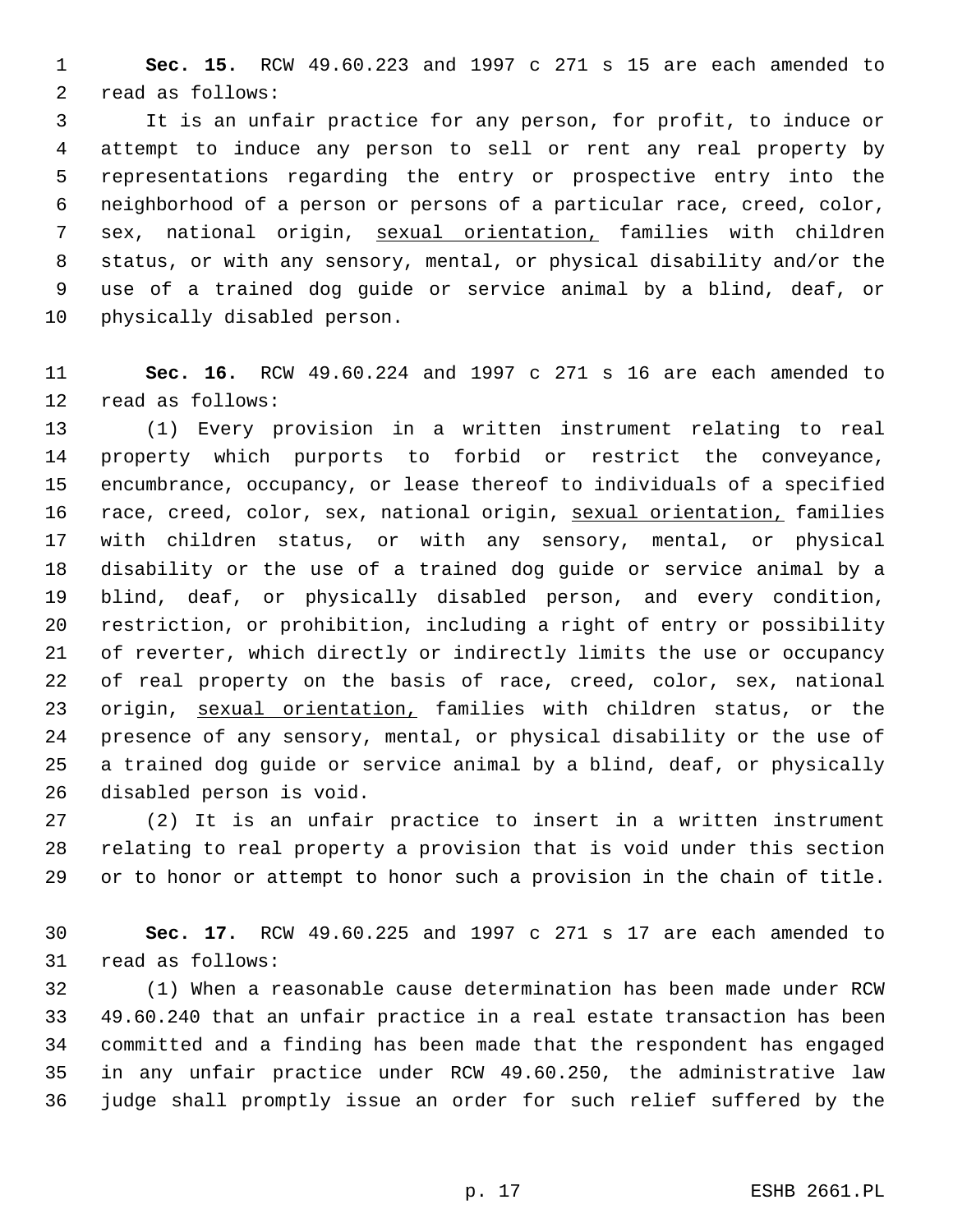aggrieved person as may be appropriate, which may include actual damages as provided by the federal fair housing amendments act of 1988 (42 U.S.C. Sec. 3601 et seq.), and injunctive or other equitable relief. Such order may, to further the public interest, assess a civil penalty against the respondent:

 (a) In an amount up to ten thousand dollars if the respondent has not been determined to have committed any prior unfair practice in a real estate transaction;

 (b) In an amount up to twenty-five thousand dollars if the respondent has been determined to have committed one other unfair practice in a real estate transaction during the five-year period ending on the date of the filing of this charge; or

 (c) In an amount up to fifty thousand dollars if the respondent has been determined to have committed two or more unfair practices in a real estate transaction during the seven-year period ending on the date of the filing of this charge, for loss of the right secured by RCW 49.60.010, 49.60.030, 49.60.040, and 49.60.222 through 49.60.224, as now or hereafter amended, to be free from discrimination in real property transactions because of sex, marital status, race, creed, 20 color, national origin, sexual orientation, families with children status, or the presence of any sensory, mental, or physical disability or the use of a trained dog guide or service animal by a blind, deaf, or physically disabled person. Enforcement of the order and appeal therefrom by the complainant or respondent may be made as provided in RCW 49.60.260 and 49.60.270. If acts constituting the unfair practice in a real estate transaction that is the object of the charge are determined to have been committed by the same natural person who has been previously determined to have committed acts constituting an unfair practice in a real estate transaction, then the civil penalty of up to fifty thousand dollars may be imposed without regard to the period of time within which any subsequent unfair practice in a real estate transaction occurred. All civil penalties assessed under this section shall be paid into the state treasury and credited to the general fund.

 (2) Such order shall not affect any contract, sale, conveyance, encumbrance, or lease consummated before the issuance of an order that involves a bona fide purchaser, encumbrancer, or tenant who does not have actual notice of the charge filed under this chapter.